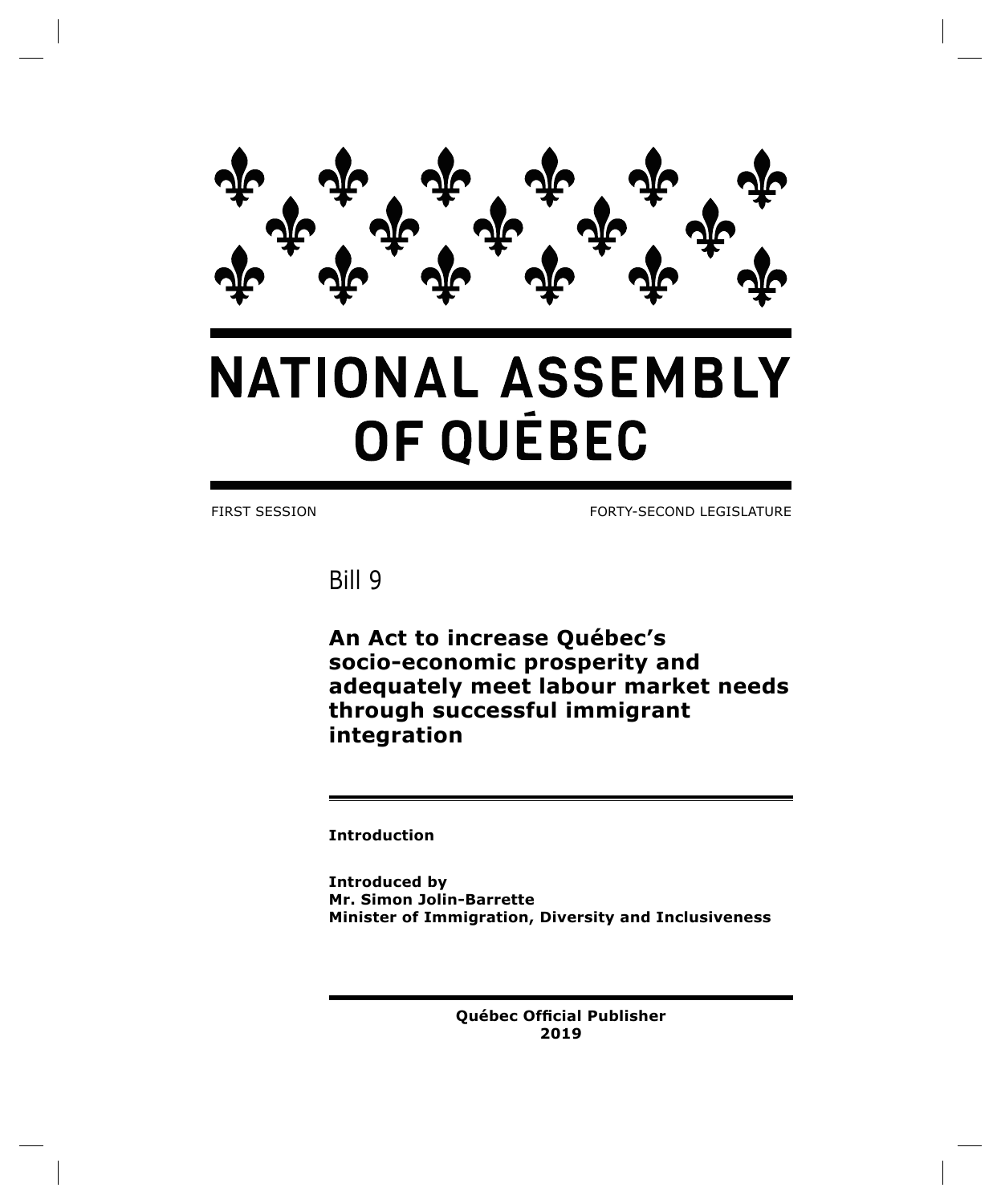# **EXPLANATORY NOTES**

*This bill aims to increase Québec's socio-economic prosperity and adequately meet labour market needs through successful immigrant integration.*

*To that end, the bill amends the Act respecting the Ministère de l'Immigration, de la Diversité et de l'Inclusion. It clarifies certain functions of the Minister of Immigration, Diversity and Inclusiveness and entrusts the Minister with new ones, including as regards coordination of the promotion of immigration to Québec, of prospection for and the recruitment of foreign nationals and of the implementation of reception, francization and integration services for immigrants.*

*In addition, the bill provides that the Minister may collect from immigrants the information necessary to know their situation, especially as regards their level of knowledge of French and their integration into the labour market, to put services in place for them and to assess their needs and satisfaction with respect to those services. It further provides that the departments and bodies concerned must communicate the information necessary for the exercise of ministerial responsibilities and functions to the Minister, according to terms determined by agreement.*

*The bill also amends the Québec Immigration Act to clarify its objects, notably by stating that it aims to promote the integration of immigrants, more particularly through their learning French and learning about democratic values and the Québec values expressed by the Charter of human rights and freedoms.*

*Moreover, the bill empowers the Government to determine, by regulation, conditions affecting a foreign national's permanent residence which the Minister may impose when selecting such a foreign national. It also empowers the Minister to cancel an invitation to file an application for selection made in error to a foreign national.*

*The bill broadens the Minister's discretion to require that an undertaking be entered into on a foreign national's behalf if the Minister considers that such an undertaking is necessary to the success of the foreign national's stay or settlement in Québec.*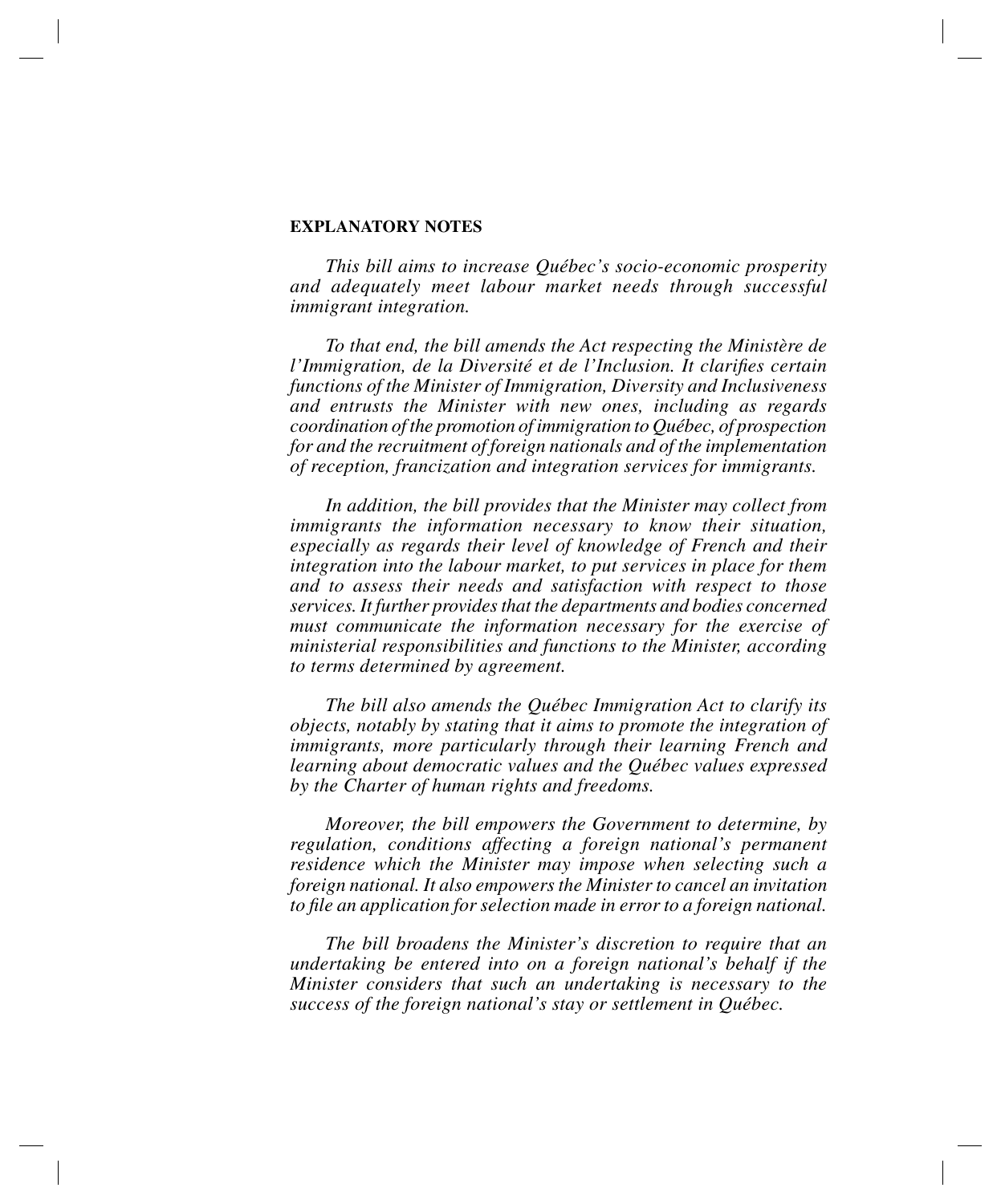*The bill reiterates that the Minister develops reception, francization and integration programs for immigrants and implements immigrant support services in Québec and abroad, while specifying that the Minister fosters employers' commitment to those ends.*

*The bill reviews the Government's regulatory powers in relation to employers wishing to hire a foreign national or permanent resident, extends the Government's regulatory power regarding the cases in which an applicant may be exempted from paying the required fees, and contains certain adjustments pertaining to investigation and penal matters.*

*Lastly, subject to an exception, an application filed with the Minister before 2 August 2018 under the Regular Skilled Worker Program is terminated if, at the time this bill is introduced, the Minister has not yet made a selection, refusal or rejection decision on the application.*

## **LEGISLATION AMENDED BY THIS BILL:**

– Québec Immigration Act (chapter I-0.2.1);

– Act respecting the Ministère de l'Immigration, de la Diversité et de l'Inclusion (chapter M-16.1).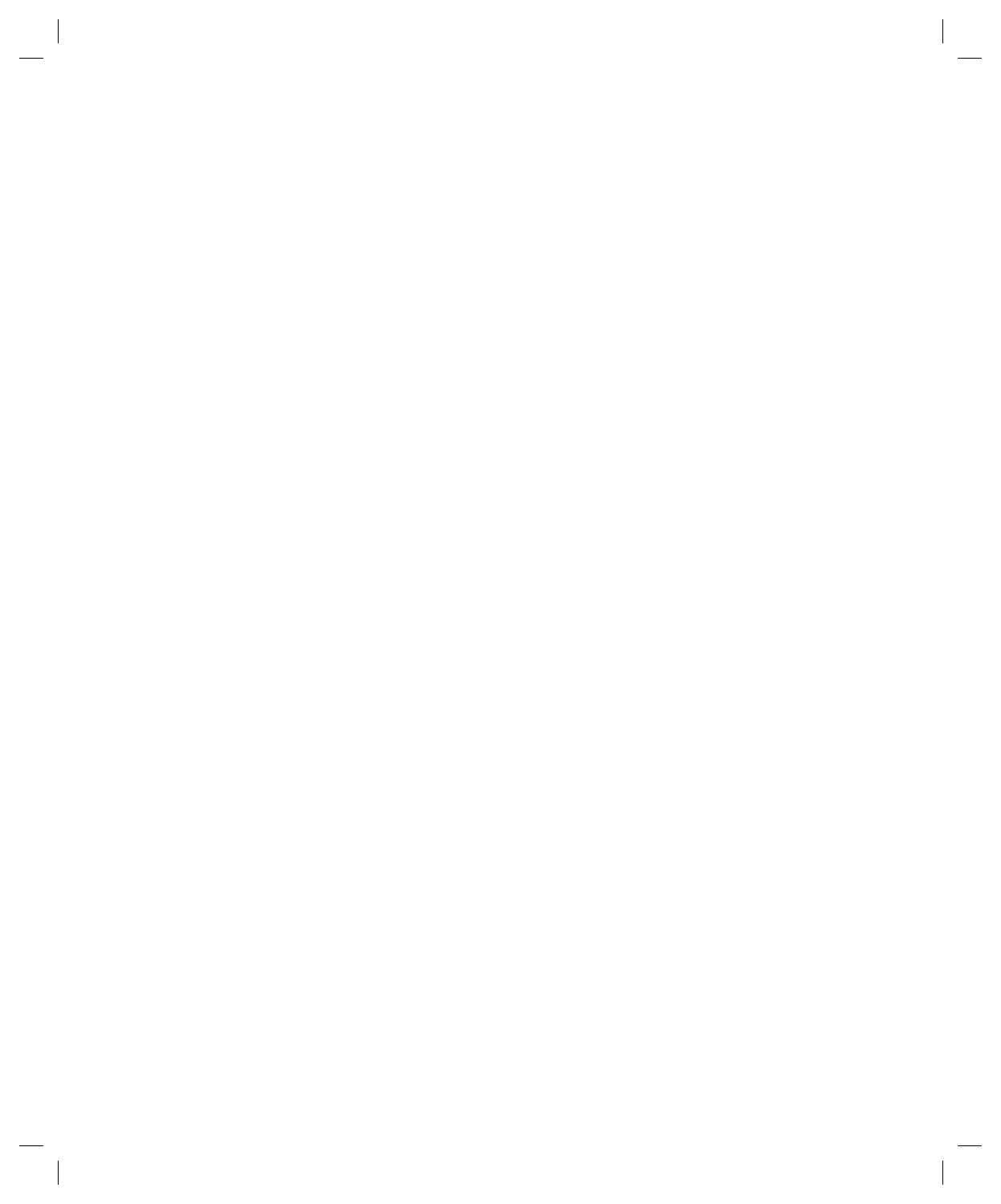# **Bill 9**

# **AN ACT TO INCREASE QUÉBEC'S SOCIO-ECONOMIC PROSPERITY AND ADEQUATELY MEET LABOUR MARKET NEEDS THROUGH SUCCESSFUL IMMIGRANT INTEGRATION**

#### THE PARLIAMENT OF QUÉBEC ENACTS AS FOLLOWS:

### ACT RESPECTING THE MINISTÈRE DE L'IMMIGRATION, DE LA DIVERSITÉ ET DE L'INCLUSION

**1.** Section 2 of the Act respecting the Ministère de l'Immigration, de la Diversité et de l'Inclusion (chapter M-16.1) is amended by replacing "guidelines or policies on immigration and on the full participation, in French, of immigrants and ethnocultural minorities in Québec society, in full equality and in keeping with democratic values, and propose them to the Government" in the first paragraph by "and propose to the Government guidelines or policies on immigration and on the full participation, in French, of immigrants and ethnocultural minorities in Québec society, in full equality and in keeping with democratic values and the Québec values expressed by the Charter of human rights and freedoms (chapter C-12)".

**2.** Section 3 of the Act is amended by striking out the second paragraph.

**3.** Section 4 of the Act is amended by replacing paragraphs 2 to 9 by the following paragraphs:

"(2) to ensure and coordinate the promotion of immigration to Québec and prospection for and the recruitment of foreign nationals in foreign countries;

"(3) to offer immigrants a personalized support pathway, in particular by providing them with support in their immigration process and steps to learn French and integrate and by informing them about democratic values and the Québec values expressed by the Charter of human rights and freedoms (chapter C-12), the importance of the French language, Québec culture and the vitality of the regions;

"(4) to select, as temporary or permanent immigrants, foreign nationals who are able to fully participate, in French, in Québec society, in particular by integrating into the labour market;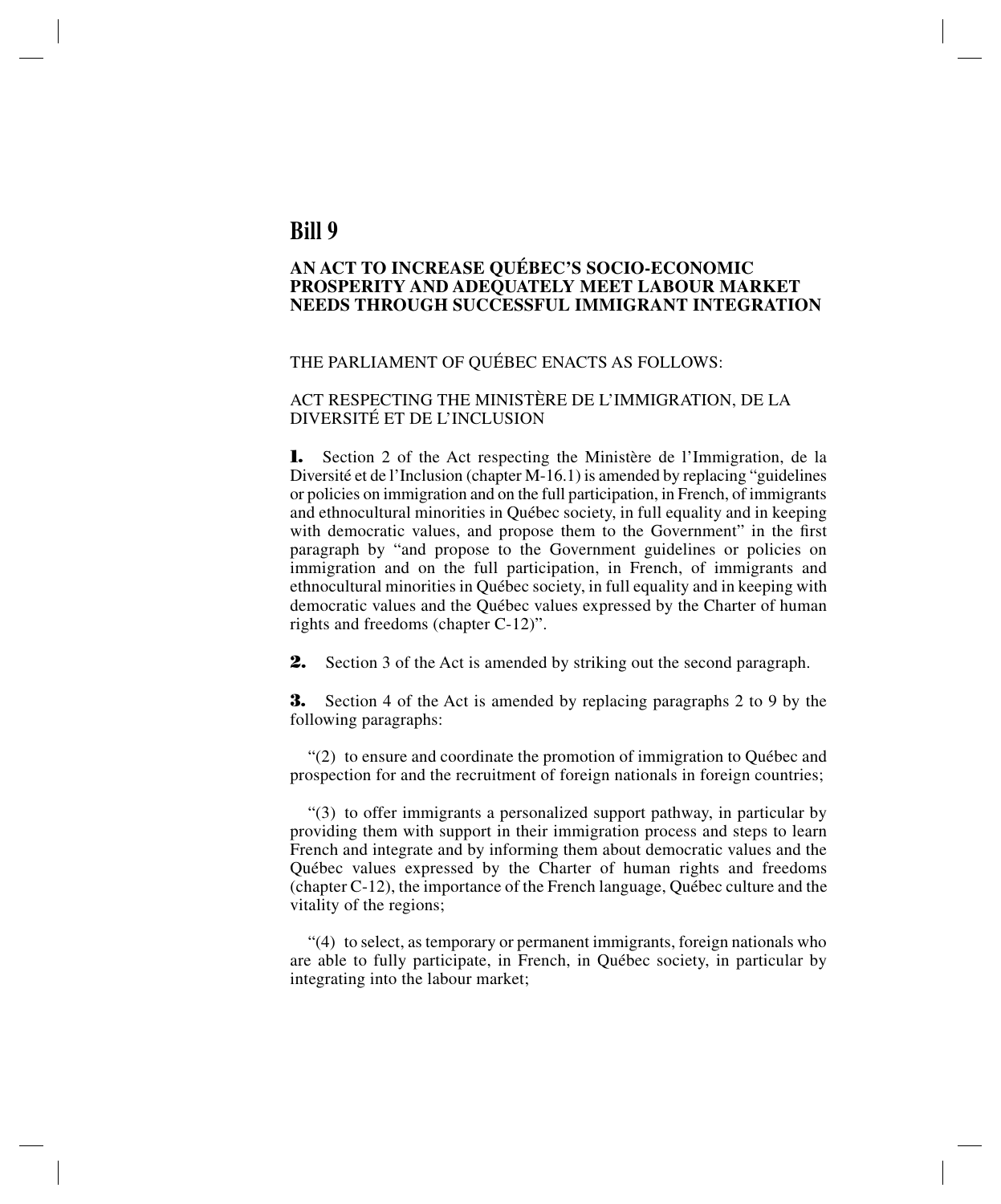$(5)$  to contribute, through the selection of foreign nationals as temporary or permanent immigrants, to meeting Québec's needs, including labour market needs, and reflecting Québec's choices, in light of economic, demographic, linguistic and socio-cultural realities;

"(6) to see that families are reunited, to participate in international solidarity efforts and to respond to other humanitarian situations;

"(7) to coordinate, with the support of the departments and bodies concerned, the implementation of reception, francization and integration services for immigrants aimed, in particular, at their learning French and learning about democratic values and the Québec values expressed by the Charter of human rights and freedoms;

"(8) to foster the commitment and coordinate the actions of the departments and bodies and of the other social actors concerned in order to build more inclusive communities that contribute to immigrants' long-term settlement in the regions, promote immigrants' and ethnocultural minorities' full participation, in French, in community life, in full equality and in keeping with democratic values and the Québec values expressed by the Charter of human rights and freedoms, and contribute, through the establishment of harmonious intercultural relations, to the cultural enrichment of Québec society;

"(9) to assess immigration's contribution to Québec by ensuring follow-up of immigrants' situation for such purposes as knowing their level of knowledge of French and finding out how they are integrating into the labour market; and

"(10) to promote immigration's contribution to Québec's prosperity, to the preservation and vitality of French—the common language knowledge of which is the key to successful participation in community life—to the vitality of the regions and to Québec's international influence."

**4.** Section 7 of the Act is amended

(1) by inserting "and functions" after "responsibilities" in the introductory clause;

(2) by replacing paragraph 6 by the following paragraph:

"(6) collect, from immigrants, the information necessary to know their situation, in particular as regards their level of knowledge of French and their integration into the labour market, to develop and implement programs, guidelines and policies, to monitor and assess their relevance and effectiveness, to put services in place for immigrants and to assess immigrants' needs and satisfaction with respect to those services."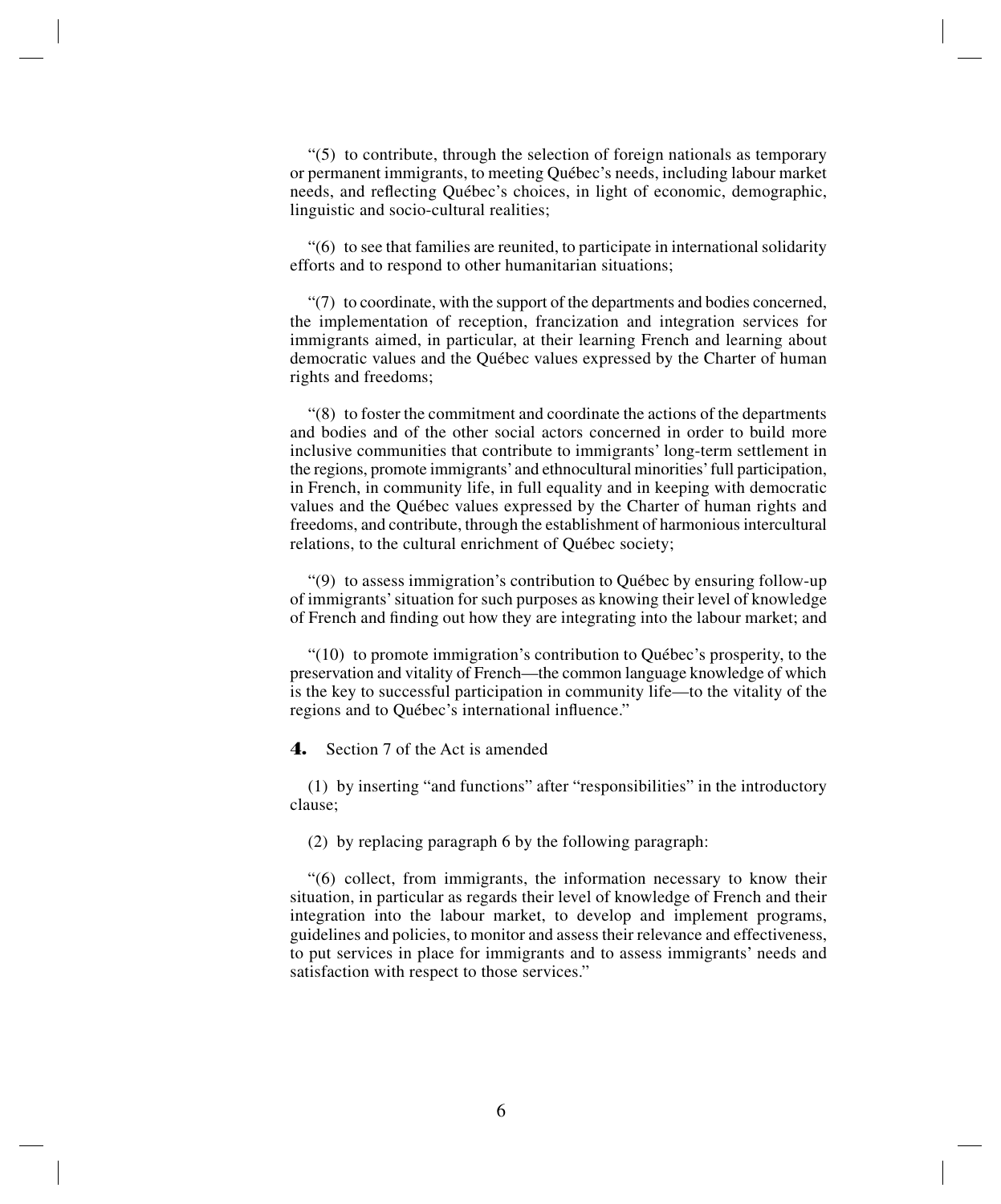**5.** The Act is amended by inserting the following section after section 7:

"**7.1.** The departments and bodies concerned periodically communicate to the Minister, according to terms determined by agreement, the information necessary for the exercise of ministerial responsibilities and functions."

#### QUÉBEC IMMIGRATION ACT

**6.** Section 1 of the Québec Immigration Act (chapter I-0.2.1) is amended by replacing the second paragraph by the following paragraphs:

"A further object of this Act is to promote the integration of immigrants, in particular through their learning French and learning about democratic values and the Québec values expressed by the Charter of human rights and freedoms (chapter C-12).

This Act promotes, through a shared commitment between Québec society and immigrants, the latter's full participation in community life in addition to contributing, through the establishment of harmonious intercultural relations, to the cultural enrichment of Québec society."

**7.** Section 6 of the Act is amended by inserting "foreign" after "temporary" in paragraph 1.

**8.** Section 15 of the Act is replaced by the following section:

"**15.** The Government may, by regulation, determine the conditions an employer wishing to hire a foreign national must comply with.

It may, in particular, determine the cases in which the employer is required to file an application with the Minister for an assessment as to the employment offer's impact on Québec's labour market and the conditions that employer must meet to obtain a positive assessment."

**9.** The Act is amended by inserting the following section after section 21:

"**21.1.** When selecting a foreign national, the Minister may impose conditions on the foreign national which affect the permanent residence granted under the Immigration and Refugee Protection Act (Statutes of Canada, 2001, chapter 27) in order to ensure, among other things, the protection of public health, the meeting of regional and sectoral labour needs, the regional or sectoral creation of enterprises or the financing of such enterprises, or the foreign national's linguistic, social or economic integration.

The Government determines, by regulation, the conditions the Minister may impose and the cases in which the Minister may impose, amend, lift or cancel them."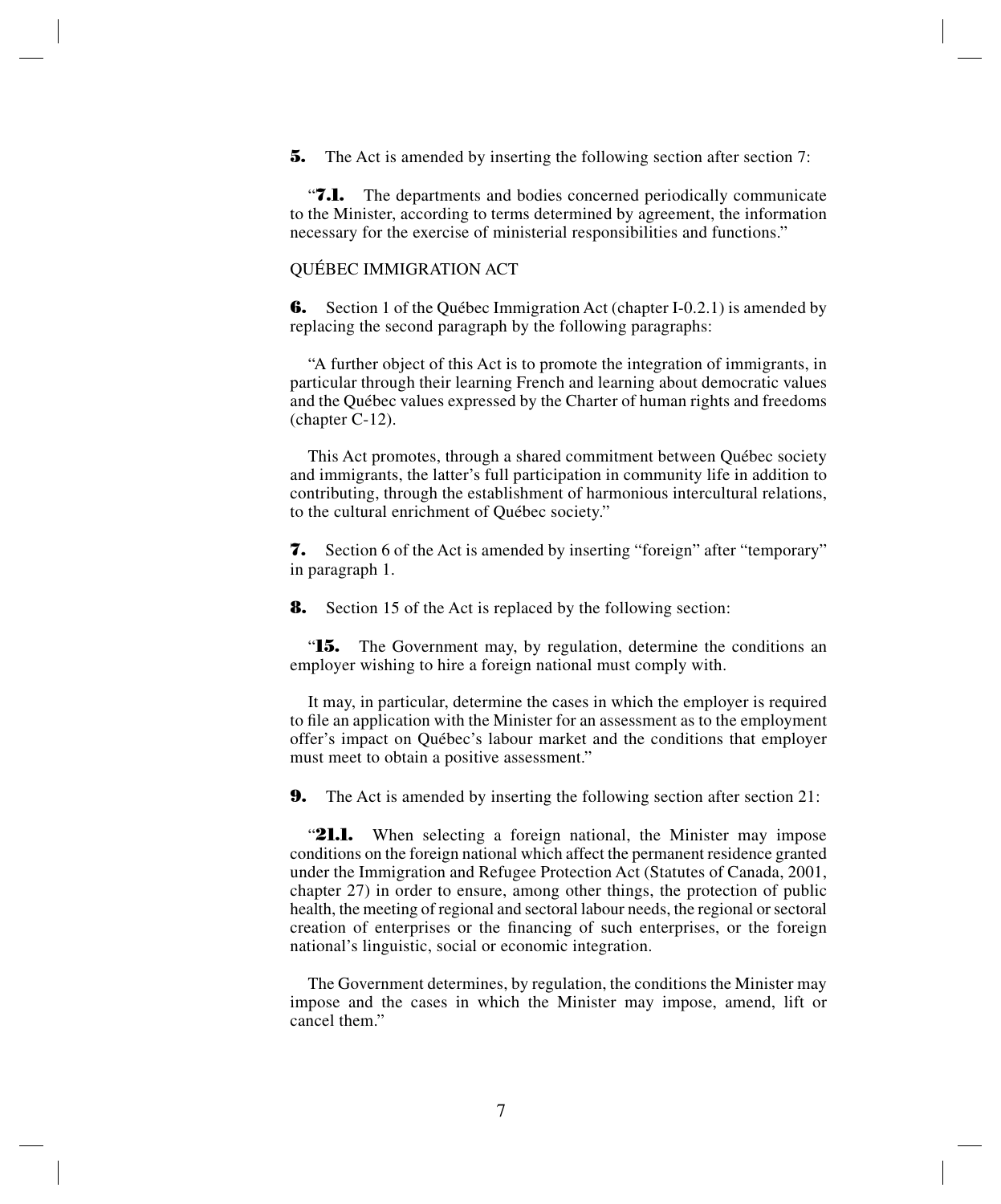**10.** Section 29 of the Act is replaced by the following section:

"**29.** The Government may, by regulation, determine the conditions an employer wishing to hire a permanent resident must comply with.

It may, in particular, determine the cases in which the employer may file an application with the Minister for the validation of the employment offer and the conditions that employer must meet to obtain such validation."

**11.** Section 40 of the Act is amended by replacing "When exercising discretion under the first paragraph of section 37 or 38, the Minister" by "The Minister".

**12.** The Act is amended by inserting the following section after section 49:

"**49.1.** The Minister may cancel an invitation to file an application for selection made in error to a foreign national.

If the foreign national has already filed an application for selection following such an invitation, the Minister may terminate it. In such a case, the Minister must return the required fees paid by the foreign national."

**13.** Section 50 of the Act is amended by inserting "economic and labour" after "Québec's" in the first paragraph.

**14.** Section 60 of the Act is replaced by the following section:

"**60.** The Minister develops reception, francization and integration programs for immigrants. Such programs are aimed in particular at their learning French and learning about democratic values and the Québec values expressed by the Charter of human rights and freedoms (chapter C-12) and at the establishment of harmonious intercultural relations. By offering support services to immigrants, such programs contribute to promoting their full participation in community life, in full equality, and their long-term settlement in the regions.

Within that framework, the Minister establishes and implements services, in Québec and abroad, in the areas under the Minister's responsibility while fostering employers' commitment. The Minister determines eligibility requirements for those services."

**15.** The Act is amended by inserting the following section after section 61:

**"61.1.** The conditions the Government determines, by regulation, under sections 15 and 29 may, in particular, aim to ensure the success of reception, francization and integration programs and services."

**16.** Section 73 of the Act is amended by inserting "foreign" after "temporary" in paragraph 1.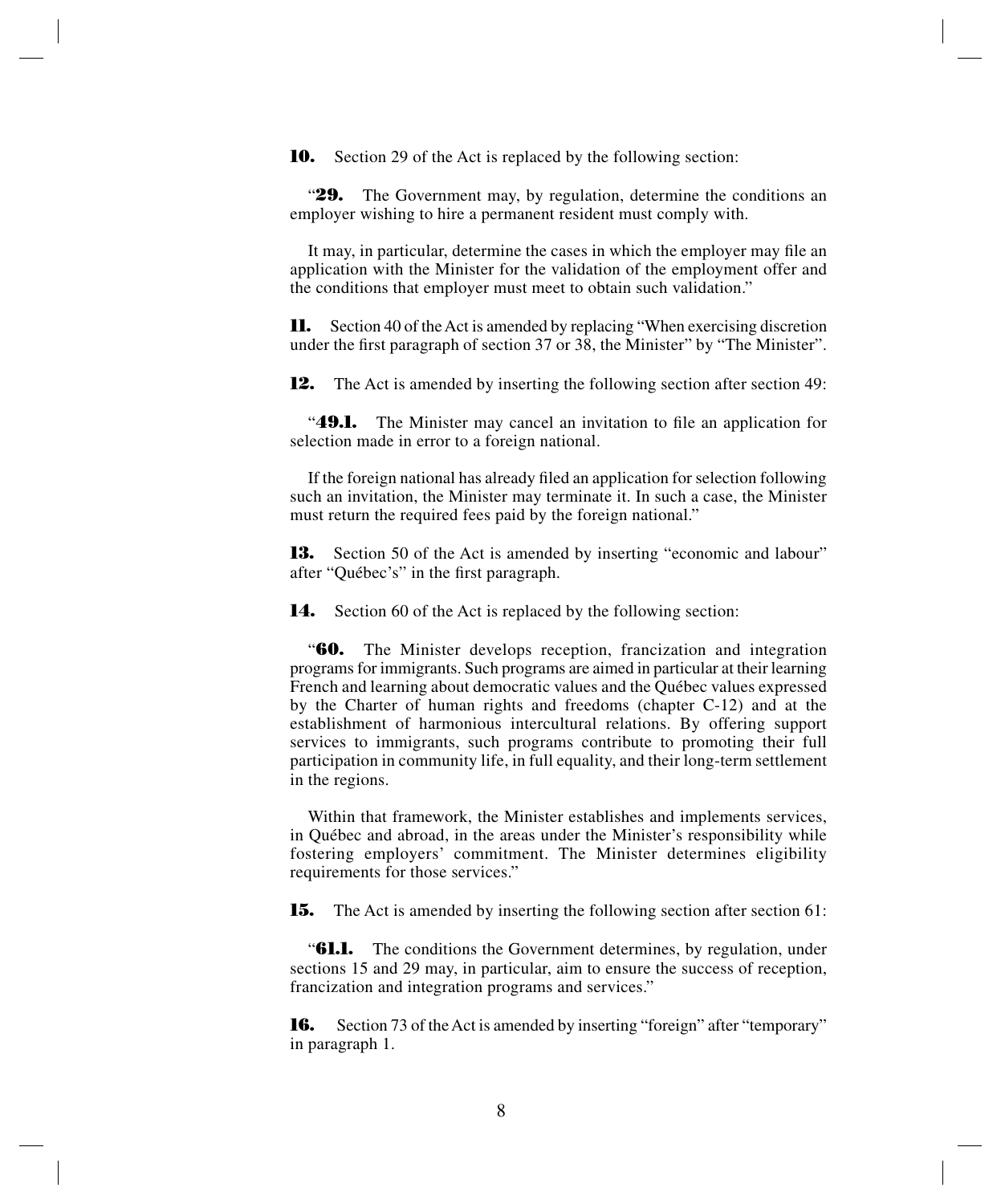**17.** Section 82 of the Act is amended by replacing "a foreign national" by "an applicant".

**18.** Section 88 of the Act is amended by inserting "or a presiding justice of the peace" after "Court of Québec" in the introductory clause of the first paragraph.

**19.** Section 92 of the Act is amended by inserting the following subparagraph after subparagraph 2 of the first paragraph:

"(3) profits in any manner from an undertaking entered into on behalf of a foreign national and the latter's accompanying family members or from actions taken for the purpose of entering into such an undertaking, in particular, by collecting interest on an investment or accepting a gift, except the collection of reasonable fees for services rendered,".

#### FINAL PROVISIONS

**20.** An application filed with the Minister before 2 August 2018 under the Regular Skilled Worker Program is terminated if, on (*insert the date of introduction of this bill*), the Minister has not made a selection, refusal or rejection decision on the application.

Any required fees paid by an applicant having filed such an application must be returned, without interest, to the applicant.

No damages or indemnity may be claimed from the Government, the Minister or any of their subordinates or mandataries in connection with such an application.

The first paragraph does not apply to an application whose purpose, with respect to a prior application on which a selection decision has already been made, is to add a family member of the foreign national.

**21.** This Act comes into force on (*insert the date of assent to this Act*), except section 19, which comes into force on the date to be set by the Government.